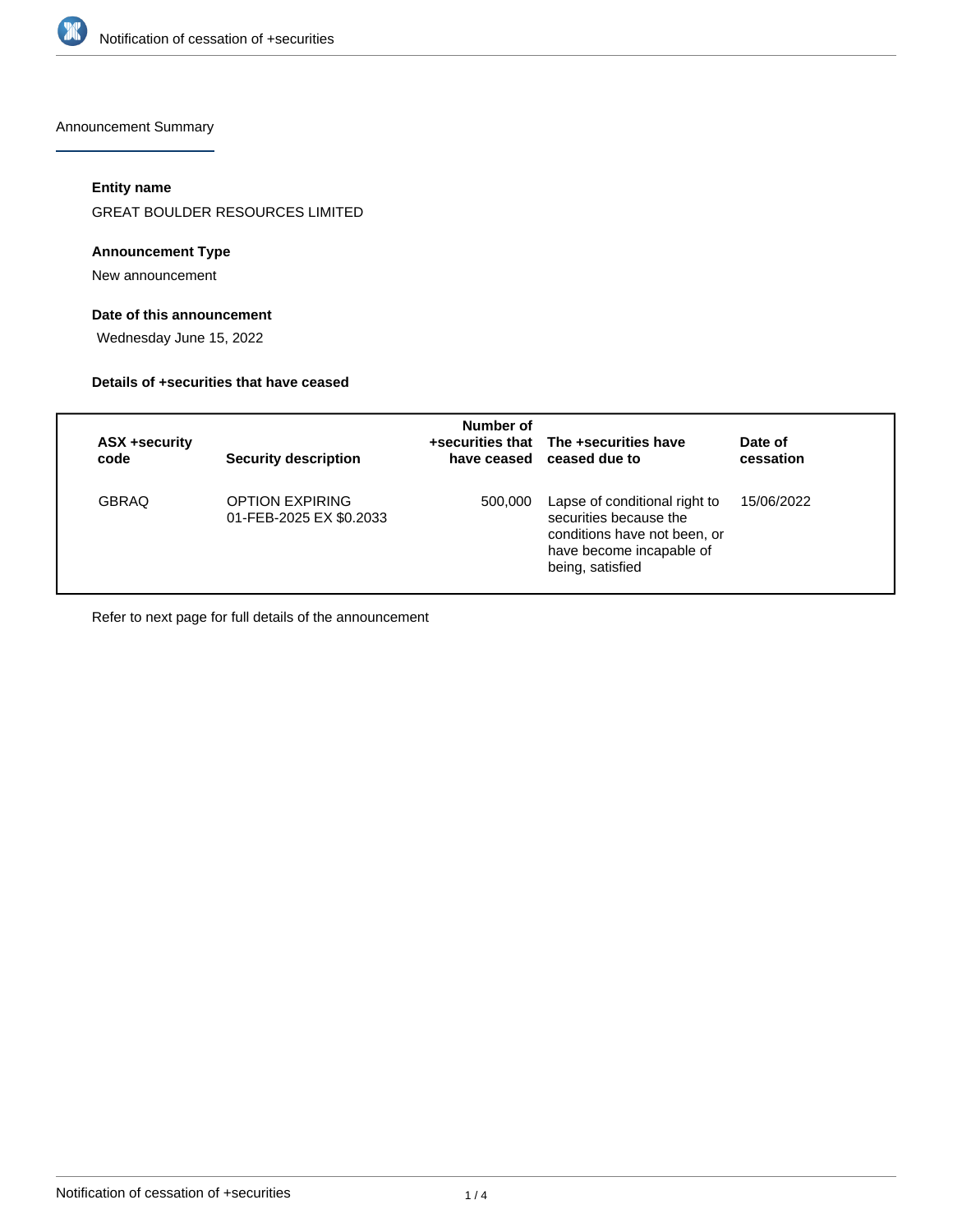

Part 1 - Announcement Details

## **1.1 Name of +Entity**

GREAT BOULDER RESOURCES LIMITED

We (the entity named above) provide the following information about our issued capital.

**1.2 Registered Number Type** ABN

**Registration Number** 70611695955

**1.3 ASX issuer code** GBR

**1.4 The announcement is** New announcement

# **1.5 Date of this announcement**

15/6/2022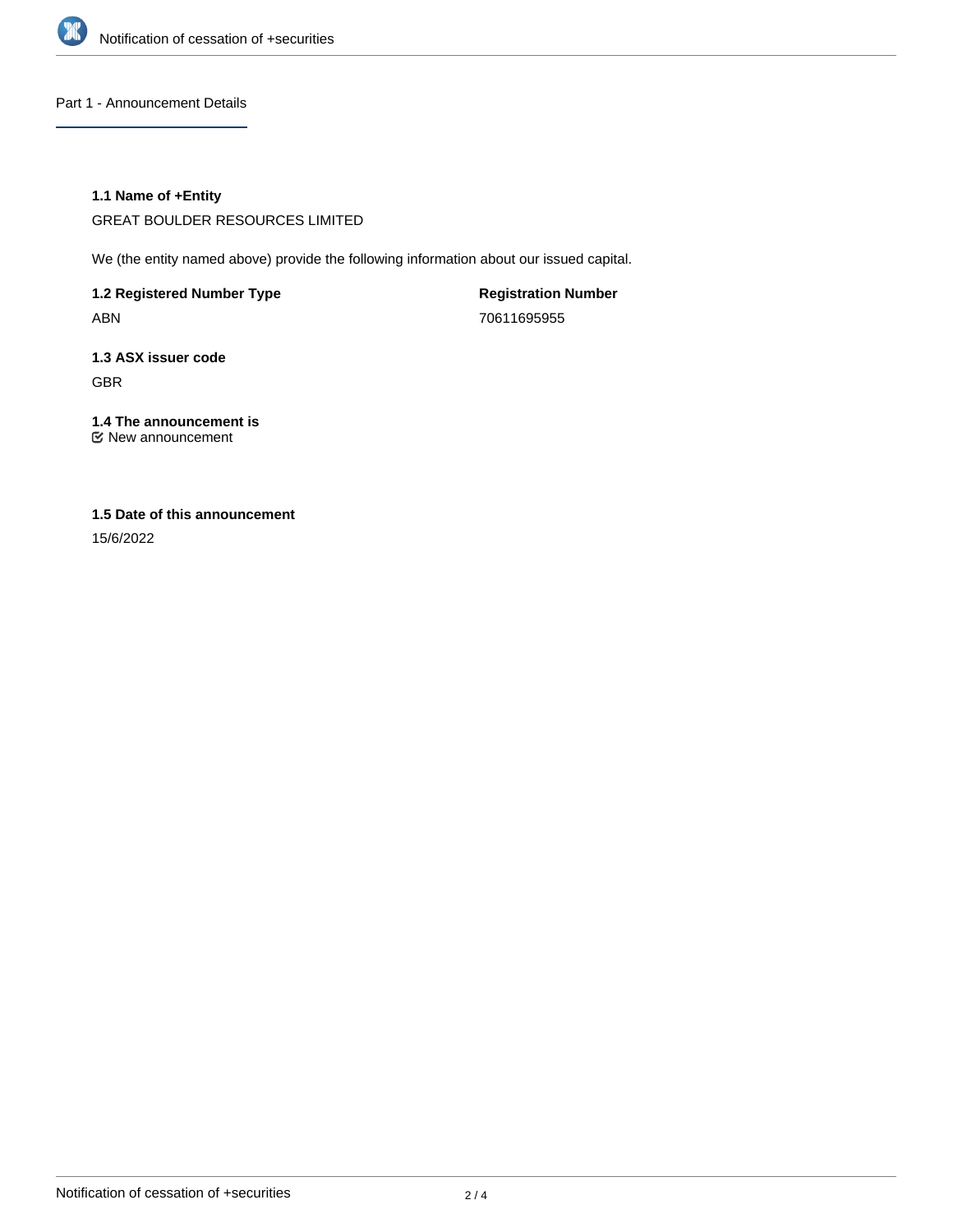

### Part 2 - Details of +equity securities or +debt securities that have ceased

| <b>ASX +Security Code and Description</b> |  |
|-------------------------------------------|--|
|-------------------------------------------|--|

GBRAQ : OPTION EXPIRING 01-FEB-2025 EX \$0.2033

## **Unquoted +equity securities that have ceased**

**Number of securities that have ceased**

500,000

#### **Reason for cessation**

Lapse of conditional right to securities because the conditions have not been, or have become incapable of being, satisfied

|  |  |  | Date of cessation |
|--|--|--|-------------------|
|--|--|--|-------------------|

**Is the entity paying any consideration for the cessation?** No

15/6/2022

**Any other information the entity wishes to notify to ASX about the cessation?**